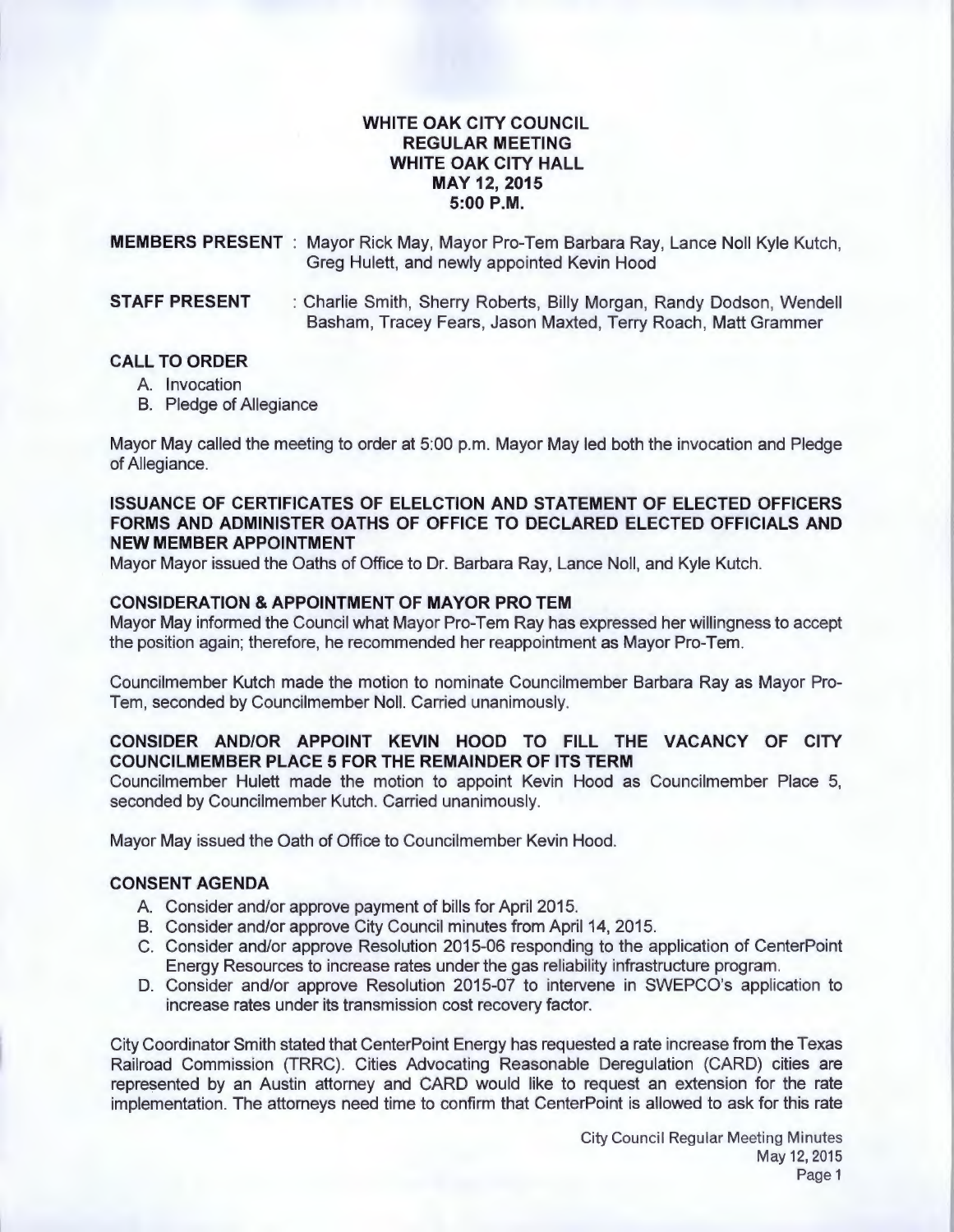increase. Mayor Pro-Tem Ray wanted confirmation that neither of these resolutions are allowing for a rate increase. City Coordinator Smith confirmed this and explained the approval of these resolutions is an attempt to postpone the rate increases. Councilmember Noll stated this SWEPCO issue has been ongoing for several years. City Coordinator Smith stated this time it is for recovery cost and this is just trying to go in the back door of the Arkansas plant after the fact. Mayor Pro-Tem Ray explained to newly appointment Councilmember Hood that White Oak is unregulated and SWEPCO cannot force a rate increase on us. Councilmember Kutch stated we have retained the law firm and SWEPCO has to reimburse CARD membership for those expenses.

Councilmember Noll made the motion to approve, seconded by Councilmember Hulett. Carried unanimously.

#### **CITIZEN COMMENTS**

Rachel Hobbs, 404 W. Whatley Road. Ms. Hobbs handed out pictures of the Owens Road conditions. She informed the Council that there are several residents who are willing to work with the City to get the road repaired. Included is a letter from the transportation supervisor from White Oak ISO stating he will not allow the school busses to go down Owens Road.

# **CONSIDERATION AND/OR APPROVAL FOR POLICE CHIEF ROACH TO PURCHASE A VEHICLE TO REPLACE A UNIT THAT WAS WRECKED AND TOTALED.**

Police Chief Terry Roach reminded the Council about the wreck on March 20, 2015 where a unit was rear-ended and totaled. The City received approximately \$7,000 for the car. He stated the police department's fleet is low, and he is seeking Council permission to order a new unit. He explained that he is still waiting on quotes, but would like the Council to give permission to City Coordinator Smith to choose from the quotes so he does not have to wait another month to purchase the unit.

Councilmember Hulett inquired about a range of prices. Chief Roach answered the Ford is approximately \$32,000, but is waiting on other quotes. Councilmember Hulett inquired why everyone was going with the Tahoes. City Coordinator Smith explained it is because of the resale value and the amount of space needed for the equipment in the unit.

Mayor May asked Chief Roach if he had considered trucks. Chief Roach answered he had not considered trucks. Councilmember Hulett asked how the Council should approve this. Chief Roach explained that if he got an approval for \$30,000 and give City Coordinator Smith permission to choose from the quotes.

Councilmember Hulett made a motion to approve up to \$33,000, seconded by Mayor Pro-Tem Ray. Carried unanimously.

#### **PRESENTATION OF CURBSIDE RECYCLING PROGRAM BY MS. BARBARA CORBELL AND THE** 2N° **GRADE RECYCLING PROJECT WINNERS**

Ms. Corbell was unable to attend the meeting, so Ms. Stagner led the presentation. Several groups of second-graders presented their homemade videos to the City Council to encourage the adoption of a curbside recycling program.

**OPEN PUBLIC HEARING TO RECEIVE COMMENTS FROM THE PUBLIC REGARDING THE APPLICATION FOR A SPECIFIC USE PROVISION (SUP) FROM GABRIEL MAR TO PLACE A SINGLE-FAMILY RESIDENCE ON LOT 41 , SECTION 10 IN THE W. H. CASTLEBERRY SURVEY, OR MORE COMMONLY KNOWN AS 2106 E. OLD HIGHWAY 80, WHICH IS LOCATED IN A LIGHT INDUSTRIAL ZONING DISTRICT.** 

Mayor May opened the public hearing at 5:42.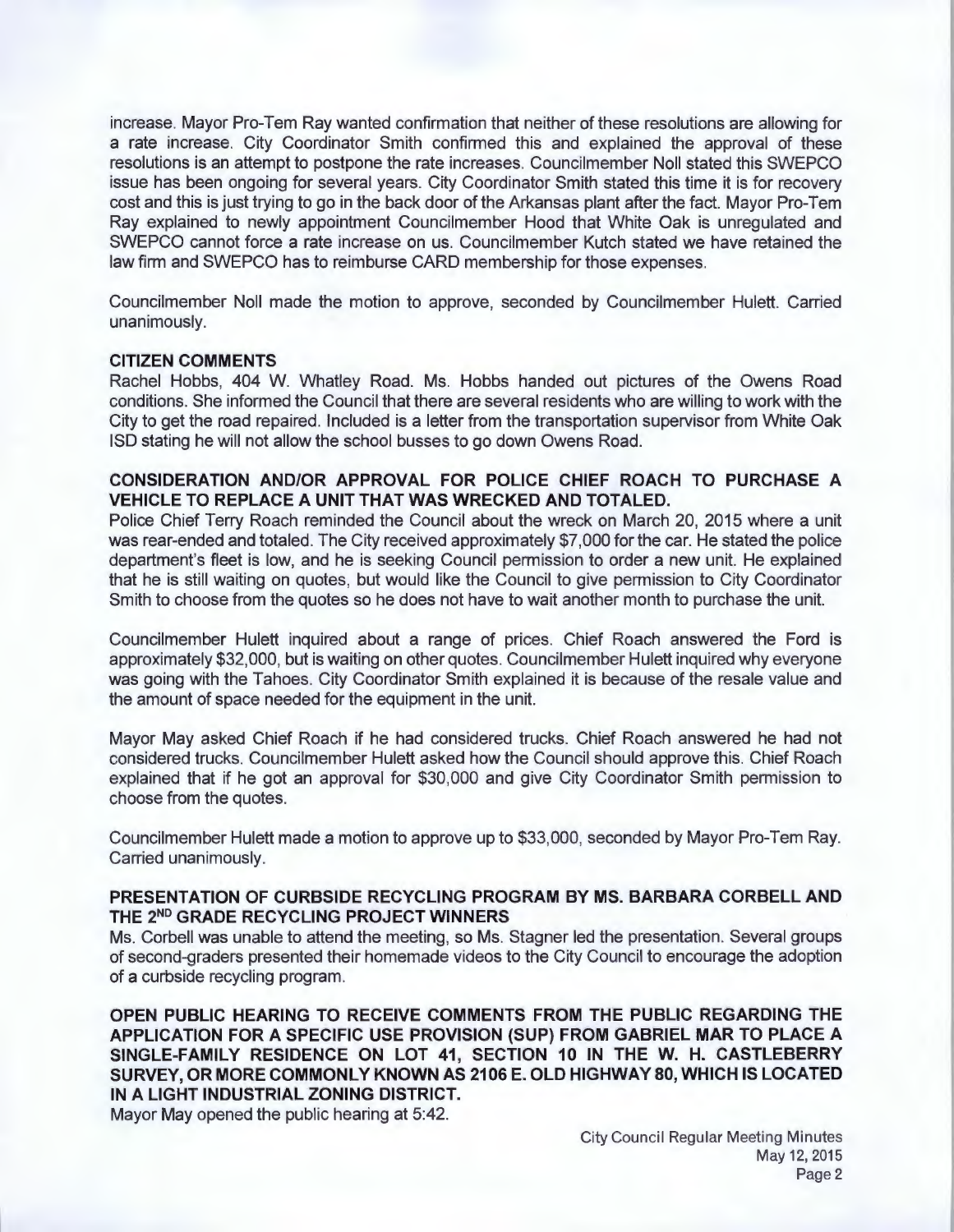City Coordinator Smith informed the Council that Ms. Mar was in attendance if anyone had any questions. He informed the Council how this home will be a great asset to the surrounding area, beside her parents.

# **CLOSE PUBLIC HEARING**

With no one in the audience wishing to speak, Mayor May closed the public hearing at 5:43 p.m.

**CONSIDER AND/OR APPROVE SPECIFIC USE PROVISION (SUP) FROM GABRIEL MAR TO PLACE A SINGLE-FAMILY RESIDENCE ON LOT 41, SECTION 10 IN THE W. H. CASTLEBERRY SURVEY, OR MORE COMMONLY KNOWN AS 2106 E. OLD HIGHWAY 80, WHICH IS LOCATED IN A LIGHT INDUSTRIAL ZONING DISTRICT.** 

Mayor Pro-Tem Ray made the motion to approve, seconded by Councilmember Noll. Carried unanimously.

# **CONSIDER AND/OR AWARD THE SEAL COAT PROGRAM CONTRACT TO REYNOLDS** & **KAY, LTD., CONTINGENT UPON APPROVAL BY THE CITY OF GLADEWATER.**

City Coordinator Smith explained that Gladewater would not have their meeting until Thursday. Public Works Director Tracey Fears had budgeted \$75,000 for the program, but we came in at \$62,000. If more cities get involved later, everyone will save more money. Mr. Fears even thought about doing our manhole rehabilitation like this. Councilmember Hulett questioned if we have the equipment that does the manhole rehabilitation. City Coordinator Smith answered no; the City hires a company called lnspectrashield because the process allows flexibility for ground movement. Councilmember Noll questioned if we could do this for the purchase of water treatment chemicals.

Councilmember Hulett made the motion to approve, seconded by Mayor Pro-Tem Ray. Carried unanimously.

# **DISCUSSION REGARDING ORMS, OWENS, & ALEXANDER ROADS AS CITY DEDICATED STREETS.**

Mayor May informed the Council that City Coordinator Smith has done a lot of research on this. City Coordinator Smith explained this situation for newly appointed Councilmember Hood. No ownership has been established on these roads. The City recently worked on Davis Circle with the help of Gregg County. A question came up on whether or not Davis Circle was a city-dedicated street. Per the advice of the city attorney and district attorney, the City is not to do any work on private property because this is a criminal offense. At this point, he and City Secretary Sherry Roberts began to research. Gregg Appraisal District cannot establish ownership on these roads. He then contacted a surveyor to see what would be involved for these streets to be dedicated to the City.

Ms. Hobbs explained that they could not find where it is a city-dedicated street. The homeowners are willing to give easements for the City to take it over. They need a ditch and the potholes wash out. The homeowners are not asking for the city build a road, but to maintain it. Another Owens Road resident questioned that when this part of White Oak was in the county and not in the city limits, how is it that the property was taken in, but not the streets. City Coordinator Smith explained he does not know, but he has experienced this all over town and he will research this. The legal aspect of it similar to Davis Circle where the county cannot make repairs until there is documentation that the road is a city-dedicated street. The ownership of the road needs to be established before there can be any repairs.